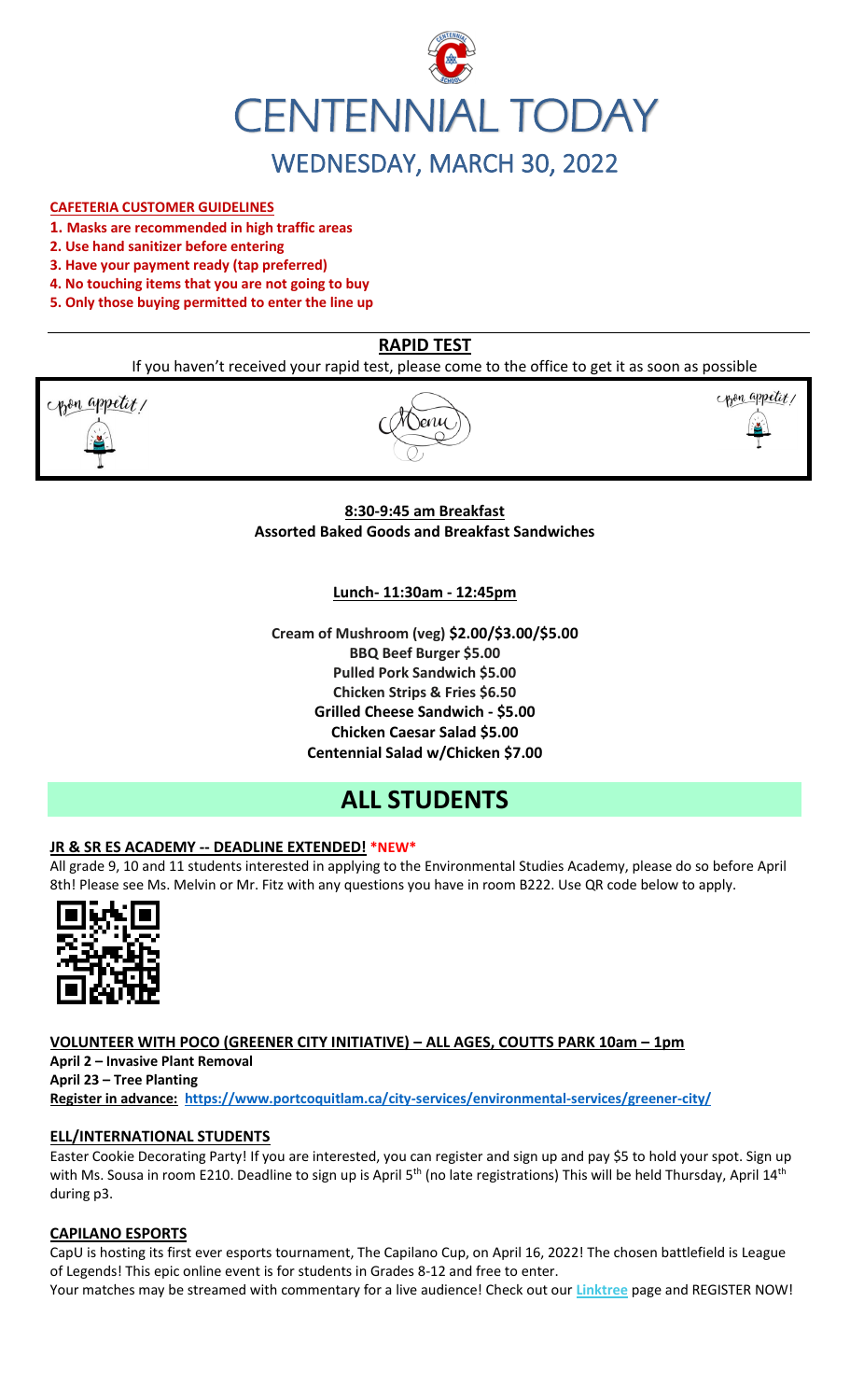#### **The MyEd Portal has NOW CLOSED as the deadline to input classes has passed (March 1st).**

If you have not input your courses, you MUST hand in a PDF of your course selection sheet ASAP to your counsellor to be registered for courses for the 2022-2023 school year. Delaying handing in your course selection sheet will mean less chance of getting courses that you need or want for next year.

Failure to hand in your course selection sheet will mean that you will not have any courses scheduled for next year. If you HAVE already input your courses but have NOT handed in a PDF to your counsellor, you MUST also do this ASAP.

# **GRADE 12'S**

**CAREER CENTRE Visit the online Centennial Career Centre Page [HERE](https://www.sd43.bc.ca/school/centennial/ProgramsServices/CareerCentre/experiences/Pages/default.aspx#/=)**



# **@cent43careercentre**

### **BCIT PATHWAY AWARDS – 3 X \$3,000 for SD43**

Deadline Friday, April 1<sup>st</sup>. Visit the career centre for application & details. [https://www.sd43.bc.ca/school/centennial/ProgramsServices/CareerCentre/financeawards/Pages/default.aspx](https://www.sd43.bc.ca/school/centennial/ProgramsServices/CareerCentre/financeawards/Pages/default.aspx#/=)  $#/=$ 

# **14 SCHOLARSHIPS, BURSARIES AND AWARDS HAVE DEADLINES OF MARCH 31ST**

Visit the Career Centre to apply!

### **ATCO INDIGENOUS SCHOLARHIPS**

3 CATAGORIES amounts vary. Open to Indigenous students in grade 10 - 12, students enrolling in college, and students enrolling in university. Deadline August 15<sup>th</sup>, 2022. <u>https://www.atco.com/en-ca/our-</u> [commitment/partnerships-indigenous-peoples/indigenous-education](https://www.atco.com/en-ca/our-commitment/partnerships-indigenous-peoples/indigenous-education-programs.html#:~:text=The%20Awards,in%20degree%20or%20graduate%20programs.)[programs.html#:~:text=The%20Awards,in%20degree%20or%20graduate%20programs.](https://www.atco.com/en-ca/our-commitment/partnerships-indigenous-peoples/indigenous-education-programs.html#:~:text=The%20Awards,in%20degree%20or%20graduate%20programs.)

### **YOUNG WOMEN IN PUBLIC SAFETY – EMPLOYMENT OPPORTUNITY**

A virtual WEB-BASED opportunity for females in **grade 11** to learn about opportunities in public service. \$15 per hour. *(Border Service, RCMP, Intelligence Agency, Parole Board, Correctional Service***) 5 days from July 11-15, 2022** 7.5 hours per day during program. APPLY BY APRIL 4<sup>th</sup>, 2022 [https://emploisfp-psjobs.cfp-psc.gc.ca/srs](https://emploisfp-psjobs.cfp-psc.gc.ca/srs-sre/page01.htm?poster=982&lang=en)[sre/page01.htm?poster=982&lang=en.htm](https://emploisfp-psjobs.cfp-psc.gc.ca/srs-sre/page01.htm?poster=982&lang=en)

#### **INFO SESSIONS FOR GRADE 11'S ONGOING**

Discover a variety of post-secondary programs in BC:<https://www.postsecondarybc.ca/events/> Discover UVIC for gr.  $10 & 11 -$  April 4<sup>th</sup> and  $22<sup>nd</sup>$ .

#### **DOUGLAS COLLEGE MARCH INFO SESSIONS:**

March 29<sup>th</sup> & March 31 Register: [https://www.douglascollege.ca/future-students/explore](https://www.douglascollege.ca/future-students/explore-douglas/information-sessions)[douglas/information-sessions](https://www.douglascollege.ca/future-students/explore-douglas/information-sessions)

#### **Save the date - NCAA VIRTUAL FAIR & WEBINAR UPDATE**

Thursday, April 21<sup>st</sup> 2 – 6 pm PST h[ttps://www.educationusacanada.ca/april-21-virtual-fair/](https://www.educationusacanada.ca/april-21-virtual-fair/)

# **LOCAL SCHOLARSHIP PACKAGE AND DISTRICT AUTHORITY AWARDS**

**INFO HERE:** 

**[https://www.sd43.bc.ca/school/centennial/ProgramsServices/CareerCentre/Pages/default.aspx#/=.aspx](https://www.sd43.bc.ca/school/centennial/ProgramsServices/CareerCentre/Pages/default.aspx#/=)** DEADLINE TO APPLY **APRIL 8TH BY 12:30.**

#### **\*Please note: The Mike Jennejohn Bursary has been cancelled for 2022.**

#### **PACIFIC LEADER'S SCHOLARSHIPS FOR CHILDREN OF PUBLIC SERVANTS**

[Pacific Leaders scholarships for children of public servants -](https://www2.gov.bc.ca/gov/content/careers-myhr/all-employees/career-development/pacific-leaders/scholarships-for-children) Province of British Columbia (gov.bc.ca) 60 Awards of \$2,500. Minimum "B" average grades 10-12 and other criteria. Apply by May 13th, 2022.

#### **JAYMIE LYNN ROBERTSON 2022 MEMORIAL BURSARY (EPILEPSY AND SEIZURE EDUCATION**

3 X \$1,000 available. This is award will not be granted based on academic achievement, but the recipient must demonstrate financial need and submit a 300-word essay on how epilepsy has impacted his or her life. Due March 31/2002 Details [HERE](https://www.sd43.bc.ca/school/centennial/ProgramsServices/CareerCentre/financeawards/Pages/default.aspx#/=)

#### **GRACE FAMILY NETWORK SCHOLARSHIP ESSAY**

3 X \$500 awards for 2022. Visit the career website or **[www.gfnf.org](http://www.gfnf.org/)**. Preference will be given to graduating students pursuing post-secondary who have financial need. **"WHAT ARE YOUR IDEAS TO REDUCE SYSTEMIC BIAS AND INEQUITY IN SOCIETY?"** (500 words) Deadline May 31st, 2022